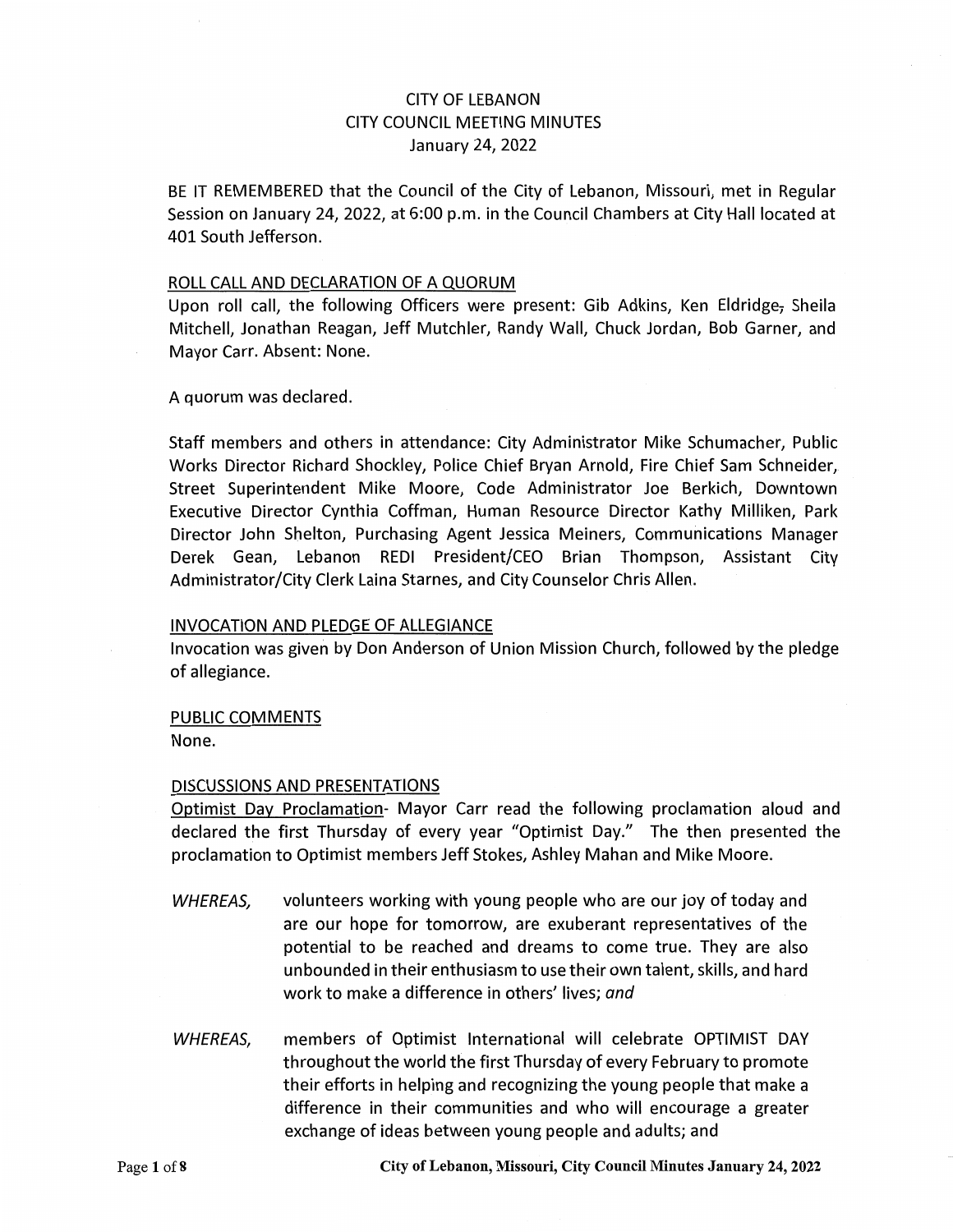WHEREAS, there are 2,400 Optimist Clubs, with more than 70,000 members, in Optimist International and Optimist members throughout the world that carry out more than 6,500 service projects that serve six million young people a year;

THEREFORE, BE IT RESOLVED, that I, Jared Carr, Mayor of the City of Lebanon, Laclede County, Missouri, issue this Proclamation declaring the first Thursday of every February as

## **OPTIMIST DAY**

in Lebanon, Laclede County, Missouri. May this day instill pride in our city's Optimists for all of their accomplishments and for the impact they have to truly make a difference in others' lives.

### CONSENT AGENDA

Gordan moved and Garner seconded that the Council approve the Consent Agenda as follows.

- Approval of Minutes
	- I. November 22, 2021, Council Meeting
	- II. January 10, 2022, Council Meeting
	- Ill. January 10, 2022, Closed Session
- Warrants #106763-#106864, Payroll, and Drafts

Motion carried as follows: Yea: (8) Adkins, Eldridge, Mitchell, Reagan, Mutchler, Wall, Jordan, and Garner; Nay: (0) None; Abstain: (0) None; Absent: (0) None.

## PUBLIC HEARING- ICE CREAM FACTORY CHAPTER 100 BONDS PROJECT

Mitchell moved and Adkins seconded that the Council move out of Regular Session and into Public Hearing. Motion carried as follows: Yea: (8) Eldridge, Mitchell, Reagan, Mutchler, Wall, Jordan, Garner, and Adkins; Nay: (0) None; Abstain: (0) None; Absent: (0) None.

Bond Counsel Megan Miller from Gilmore and Bell provided an overview of the Ice Cream Factory Project and information regarding the City's issuance of Industrial Development Bonds in the amount of \$9,000,000. She said half would be used for real property and the other half for personal property. Miller explained that once the bonds were issued, the City would hold title of the property and the company would lease from the City. She also explained there would be 75% tax abatement for 10 years on real property and a 75% tax abatement for 7 years on personal property.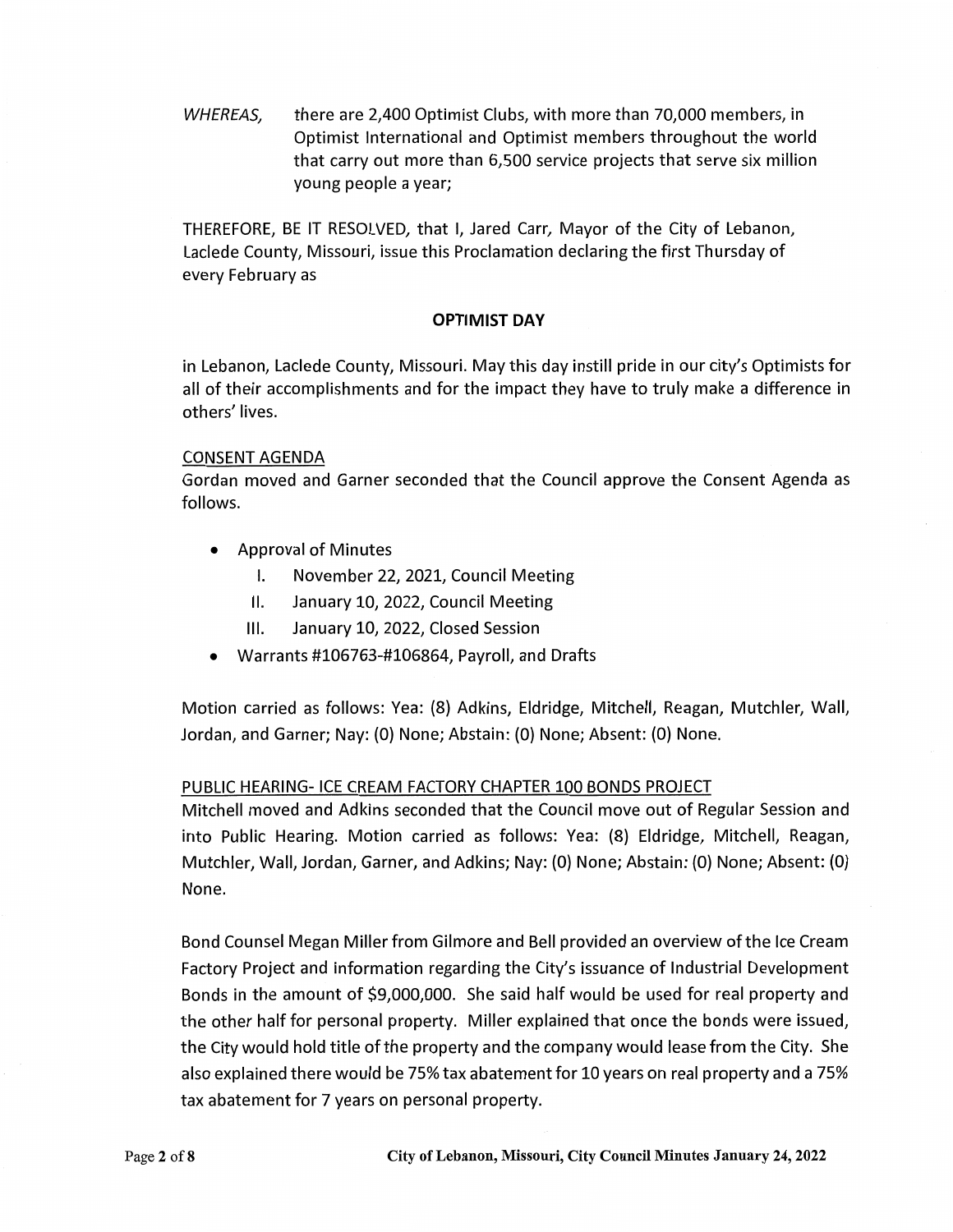Shannon Imler, owner of the Ice Cream Factory, shared that he and his wife Katie started the business in 2019. He stated he hoped their business would become a destination in Lebanon where patrons could enjoy one or more of their 60 flavors of ice cream while watching the ice cream being made.

Jordan moved and Garner seconded that the Council move out of Public Hearing and back into Regular Session. Motion carried as follows: Yea: (8) Mitchell, Reagan, Mutchler, Wall, Jordan, Garner, Adkins, and Eldridge; Nay: (0) None; Abstain: (0) None; Absent: (0) None.

#### COUNCIL BILL NO. 6224-ICE CREAM FACTORY CHAPTER 100 BONDS PROJECT

An Ordinance approving a plan for an Industrial Development Project; authorizing the City of Lebanon, Missouri to issue its taxable Industrial Development Revenue Bonds in a principal amount not to exceed \$9,050,000 for such project; and authorizing and approving certain documents and actions in connection therewith.

Eldridge moved and Reagan seconded that the Council approve the first reading of Council Bill No. 6224 and that it be passed to the second reading. Motion carried as follows: Yea: (8) Reagan, Mutchler, Wall, Jordan, Garner, Adkins, Eldridge, and Mitchell; Nay: (0) None; Abstain: (0) None; Absent: (0) None.

Adkins moved and Jordan seconded that the Council approve the second and final reading of Council Bill No. 6224 and that the roll be called for the approval and passage of said bill. Motion carried as follows: Yea: (8) Mitchell, Reagan, Mutchler, Wall, Jordan, Garner, Adkins, and Eldridge; Nay: (0) None; Abstain: (0) None; Absent: (0) None.

Mayor Carr declared Council Bill No. 6224 duly passed and approved and that it be entered among City Records as Ordinance No. 6471.

# COUNCIL BILL NO. 6225-PROPERTY DONATION AND CONVEYANCE TO CITY, 113 N MADISON, FIRST STATE COMMUNITY BANK TO CITY

An Ordinance by the City Council of the City of Lebanon, Laclede County, Missouri, (hereinafter referred to as "City") authorizing and directing the Mayor and City Clerk to enter into and execute a Real Estate Contract with First State Community Bank for the donation and conveyance of property located at 113 North Madison to the City for the development of an Urban Park.

Adkins moved and Wall seconded that the Council approve the first reading of Council Bill No. 6225 and that it be passed to the second reading. Motion carried as follows: Yea: (8) Reagan, Mutchler, Wall, Jordan, Garner, Adkins, Eldridge, and Mitchell; Nay: (0) None; Abstain: (0) None; Absent: (0) None.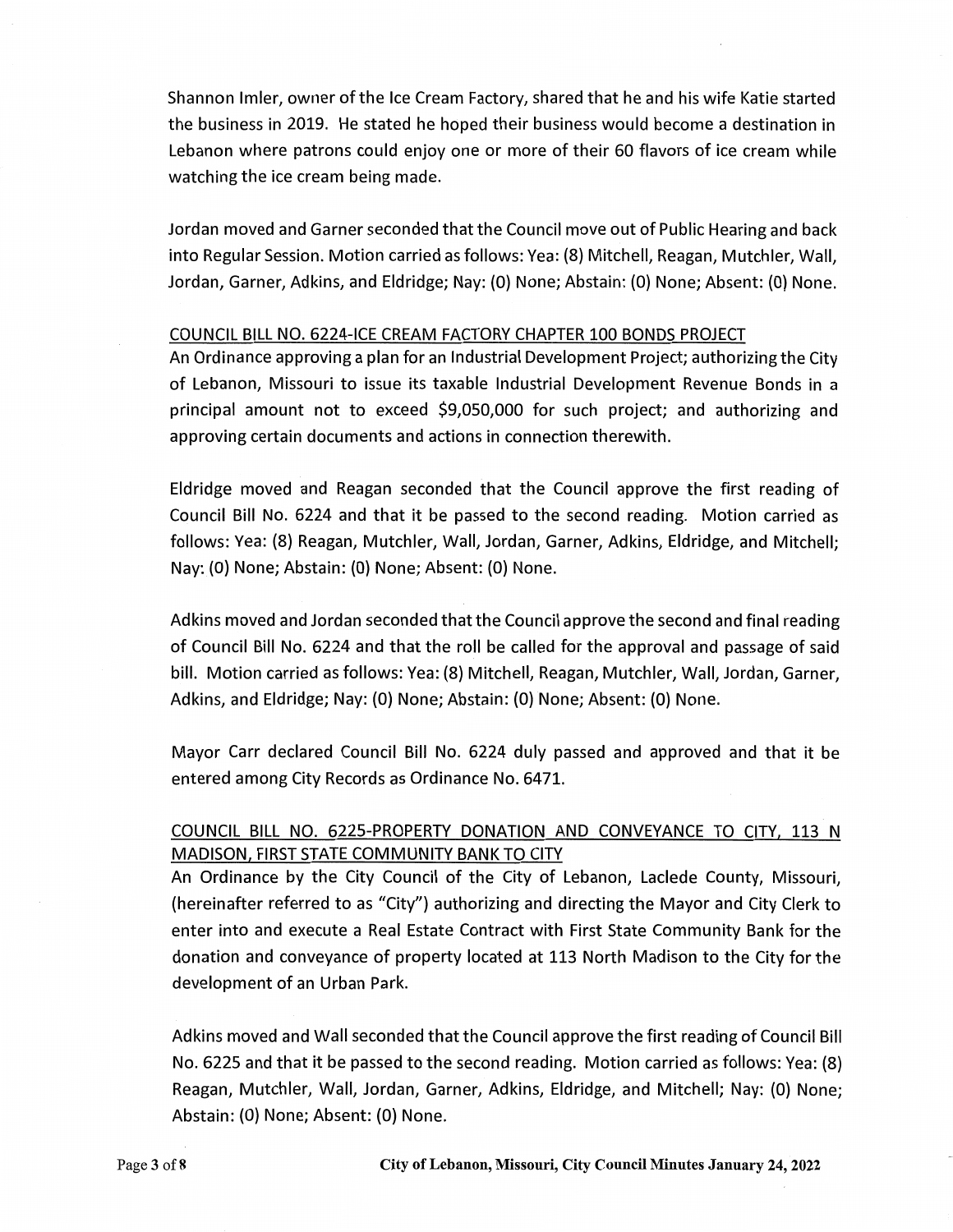Wall moved and Garner seconded that the Council approve the second and final reading of Council Bill No. 6225 and that the roll be called for the approval and passage of said bill. Motion carried as follows: Yea: (8) Mutchler, Wall, Jordan, Garner, Adkins, Eldridge, Mitchell, and Reagan; Nay: (O) None; Abstain: (O} None; Absent: (O} None.

Mayor Carr declared Council Bill No. 6225 duly passed and approved and that it be entered among City Records as Ordinance No. 6472.

# COUNCIL BILL NO. 6226-SIDE LETTER AGREEMENT, LOCAL UNION 753 IBEW FOR ELECTRIC AND ENVIRONMENTAL

An Ordinance by the City Council of the City of Lebanon, Laclede County, Missouri, (hereinafter referred to as "City") authorizing and directing the Mayor and City Clerk to enter into and execute a Side Letter Agreement between the City and Local Union 753 of the International Brotherhood of Electrical Workers, AFL-CIO, for the Electric and Environmental Services Divisions.

Eldridge moved and Jordan seconded that the Council approve the first reading of Council Bill No. 6226 and that it be passed to the second reading. Motion carried as follows: Yea: (8} Wall, Jordan, Garner, Adkins, Eldridge, Mitchell, Reagan, and Mutchler; Nay: (O} None; Abstain: (O} None; Absent: (O} None.

Mitchell moved and Wall seconded that the Council approve the second and final reading of Council Bill No. 6226 and that the roll be called for the approval and passage of said bill. Motion carried as follows: Yea: (8} Jordan, Garner Adkins, Eldridge, Mitchell, Reagan, Mutchler, and Wall; Nay: (O} None; Abstain: (O} None; Absent: (O} None.

Mayor Carr declared Council Bill No. 6226 duly passed and approved and that it be entered among City Records as Ordinance No. 6473.

# COUNCIL BILL NO. 6227-SIDE LETTER AGREEMENT, INTERNATIONAL ASSOCIATION OF FIRE FIGHTERS, LOCAL 2921

An Ordinance by the City Council of the City of Lebanon, Laclede County, Missouri, (hereinafter referred to as "City") authorizing and directing the Mayor and City Clerk to enter into and execute a Side Letter Agreement between the City and the International Association of Fire Fighters, Local 2921.

Jordan moved and Adkins seconded that the Council approve the first reading of Council Bill No. 6227 and that it be passed to the second reading. Motion carried as follows: Yea: (8} Garner, Adkins, Eldridge, Mitchell, Reagan, Mutchler, Wall, and Jordan; Nay: (O} None; Abstain: (O} None; Absent: (O} None.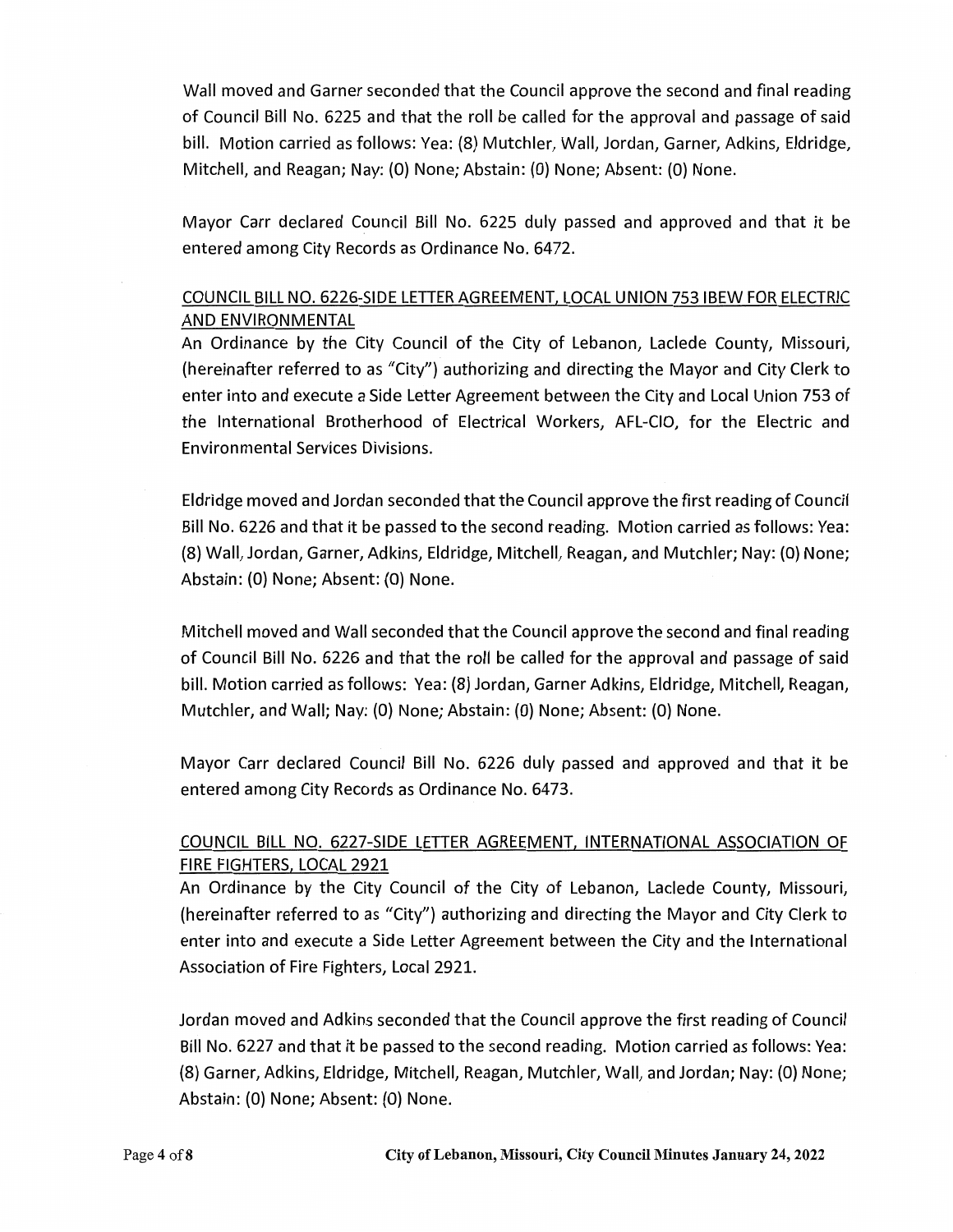Eldridge moved and Adkins seconded that the Council approve the second and final reading of Council Bill No. 6227 and that the roll be called for the approval and passage of said bill. Motion carried as follows: Yea: (8) Adkins, Eldridge, Mitchell, Reagan, Mutchler, Wall, Jordan, and Garner; Nay: (0) None; Abstain: (0) None; Absent: (0) None.

Mayor Carr declared Council Bill No. 6227 duly passed and approved and that it be entered among City Records as Ordinance No. 6474.

# COUNCIL BILL NO. 6228-AGREEMENT ADDENDUM, COMPENSATION PHILOSOPHY AND STUDY, PAYPOINT HR

An Ordinance by the City Council of the City of Lebanon, Laclede County, Missouri, (hereinafter referred to as "City") authorizing the Mayor and City Clerk to enter into and execute an Addendum to the Compensation Philosophy and Study Agreement between the City and PayPoint HR.

Jordan moved and Garner seconded that the Council approve the first reading of Council Bill No. 6228 and that it be passed to the second reading. Motion carried as follows: Yea: (6) Eldridge, Reagan, Mutchler, Wall, Jordan, and Garner; Nay: (2) Adkins and Mitchell; Abstain: (0) None; Absent: (0) None.

Garner moved and Eldridge seconded that the Council approve the second and final reading of Council Bill No. 6228 and that the roll be called for the approval and passage . of said bill. Motion carried as follows: Yea: (6) Reagan, Mutchler, Wall, Jordan, Garner, and Eldridge; Nay: (2) Mitchell and Adkins; Abstain: (0) None; Absent: (O) None.

Mayor Carr declared Council Bill No. 6228 duly passed and approved and that it be entered among City Records as Ordinance No. 6475.

COUNCIL BILL NO. 6229-AGREEMENT, REAL ESTATE BROKER, WORTH CLARK REALITY An Ordinance by the City Council of the City of Lebanon, Laclede County, Missouri, (hereinafter referred to as "City'') authorizing and directing the Mayor and City Clerk to enter into and execute an Agreement between the City and Worth Clark Reality for Real Estate Broker Services.

Wall moved and Mitchell seconded that the Council approve the first reading of Council Bill No. 6229 and that it be passed to the second reading. Motion carried as follows: Yea: (8) Adkins, Eldridge, Mitchell, Reagan, Mutchler, Wall, Jordan, and Garner; Nay: (0) None; Abstain: (0) None; Absent: (0) None.

Jordan moved and Eldridge seconded that the Council approve the second and final reading of Council Bill No. 6229 and that the roll be called for the approval and passage Page **5** of8 **City of Lebanon, Missouri, City Council Minutes January 24, 2022**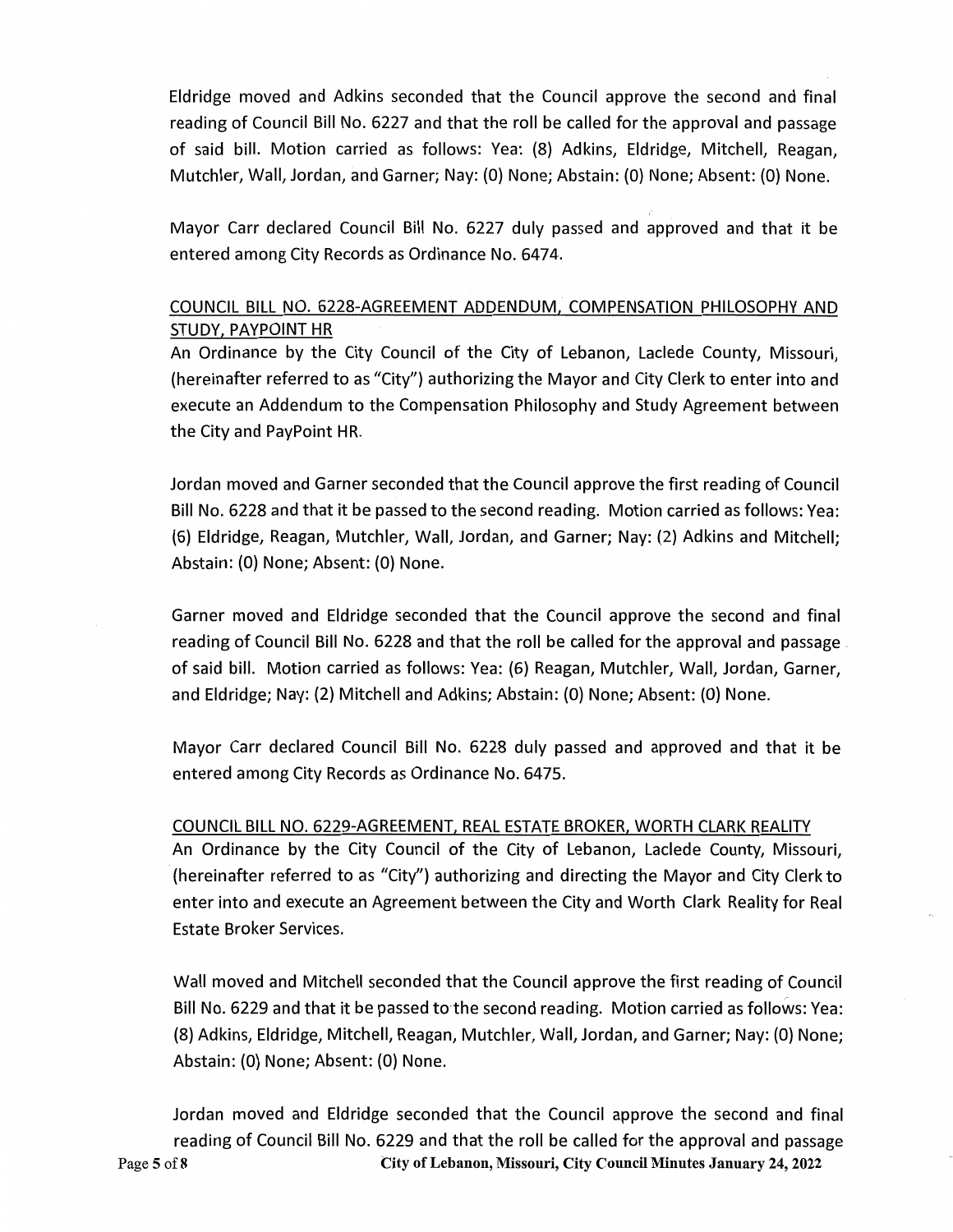of said bill. Motion carried as follows: Yea: (8) Mutchler, Wall, Jordan, Garner, Adkins, Eldridge, Mitchell, and Reagan; Nay: (0) None; Abstain: (0) None; Absent: (0) None.

Mayor Carr declared Council Bill No. 6229 duly passed and approved and that it be entered among City Records as Ordinance No. 6476.

# COUNCIL BILL NO. 6230-PURCHASE, COMPUTER VOICE STRESS ANALYZER FOR THE POLICE DEPARTMENT, NITV FEDERAL SERVICE

An Ordinance by the City Council of the City of Lebanon, Laclede County, Missouri, (hereinafter referred to as "City") approving the purchase of a Computer Voice Stress Analyzer and Annual Recertification Training and authorizing the Mayor and City Clerk to enter into and execute an End-User Software License Agreement with NITV Federal Services for the Police Department.

Jordan moved and Reagan seconded that the Council approve the first reading of Council Bill No. 6230 and that it be passed to the second reading. Motion carried as follows: Yea: (8) Wall, Jordan, Garner, Adkins, Eldridge, Mitchell, Reagan, and Mutchler; Nay: (0) None; Abstain: (0) None; Absent: (0) None.

Adkins moved and Eldridge seconded that the Council approve the second and final reading of Council Bill No. 6230 and that the roll be called for the approval and passage of said bill. Motion carried as follows: Vea: (8) Jordan, Garner, Adkins, Eldridge, Mitchell, Reagan, Mutchler, and Wall; Nay: (0) None; Abstain: (0) None; Absent: (0) None.

Mayor Carr declared Council Bill No. 6230 duly passed and approved and that it be entered among City Records as Ordinance No. 6477.

### COUNCIL BILL NO. 6231-AGREEMENT, WATER RATE STUDY, TOTH AND ASSOCIATES

An Ordinance by the City Council of the City of Lebanon, Laclede County, Missouri, (hereinafter referred to as "City") authorizing and directing the Mayor and City Clerk to enter into a Work Authorization Agreement between the City and Toth and Associates for a Water Rate Study.

Jordan moved and Wall seconded that the Council approve the first reading of Council Bill No. 6231 and that it be passed to the second reading. Motion carried as follows: Yea: (8) Garner, Adkins, Eldridge, Mitchell, Reagan, Mutchler, Wall, and Jordan; Nay: (0) None; Abstain: (0) None; Absent: (0) None.

Wall moved and Garner seconded that the Council approve the second and final reading of Council Bill No. 6231 and that the roll be called for the approval and passage of said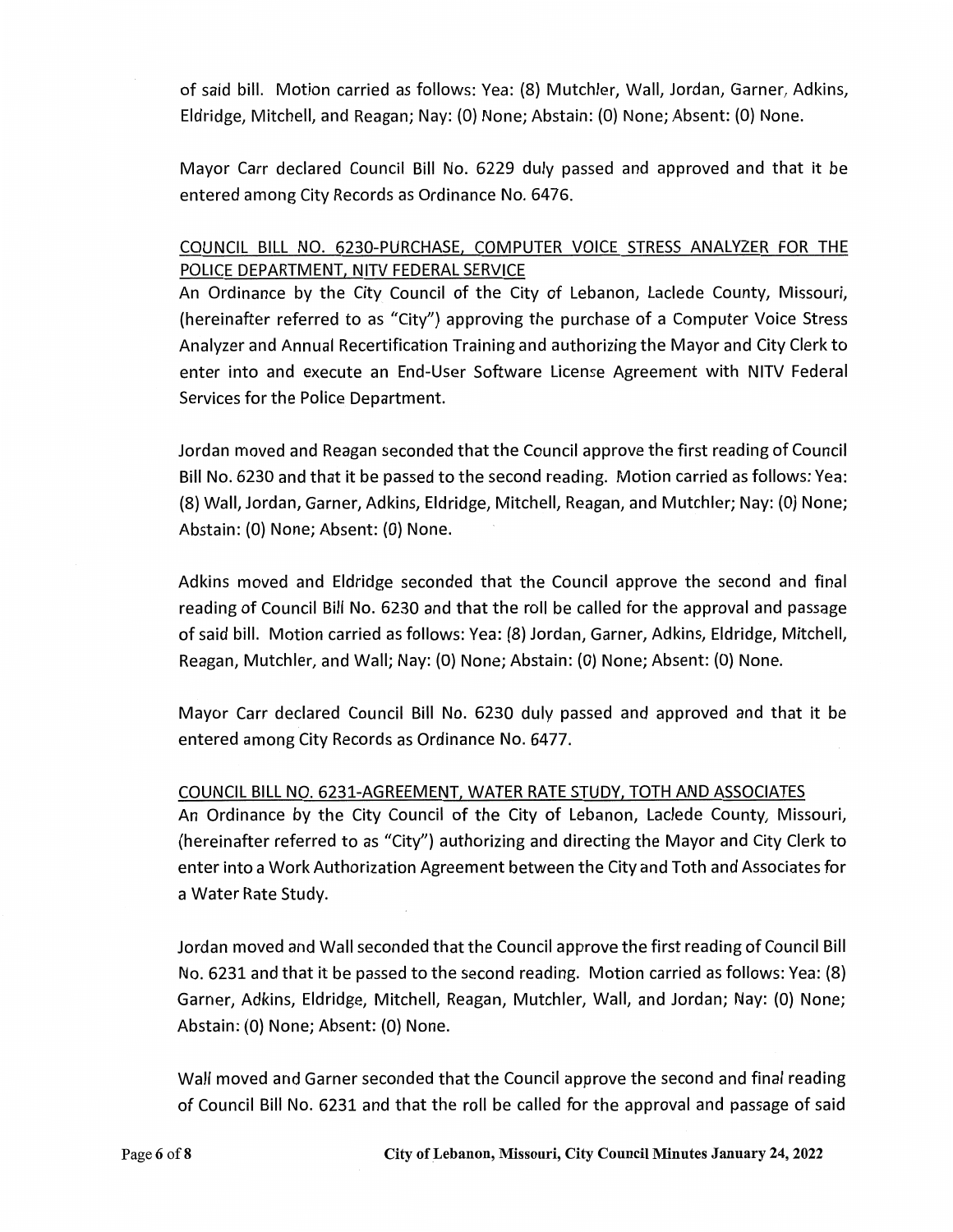bill. Motion carried as follows: Yea: (8) Adkins, Eldridge, Mitchell, Reagan, Mutchler, Wall, Jordan, and Garner; Nay: (0) None; Abstain: (0} None; Absent: (0) None.

Mayor Carr declared Council Bill No. 6231 duly passed and approved and that it be entered among City Records as Ordinance No. 6478.

### COUNCIL BILL NO. 6232-AGREEMENT, 2022 ASPHALT, WILLARD ASPHALT PAVING INC

An Ordinance by the City Council of the City of Lebanon, Laclede County, Missouri, (hereinafter referred to as "City") authorizing and directing the Mayor and City Clerk to enter into and execute an Agreement between the City and Willard Asphalt Paving Inc. for the purchase and installation of Asphalt for the 2022 Calendar Year.

Garner moved and Jordan seconded that the Council approve the first reading of Council Bill No. 6232 and that it be passed to the second reading. Motion carried as follows: Yea: (8) Eldridge, Mitchell, Reagan, Mutchler, Wall, Jordan, and Garner, Adkins; Nay: (0} None; Abstain: (0) None; Absent: (0} None.

Wall moved and Reagan seconded that the Council approve the second and final reading of Council Bill No. 6232 and that the roll be called for the approval and passage of said bill. Motion carried as follows: Yea: {8} Mitchell, Reagan, Mutchler, Wall, Jordan, Garner, Adkins, and Eldridge; Nay: (0} None; Abstain: (0} None; Absent: (0} None.

Mayor Carr declared Council Bill No. 6232 duly passed and approved and that it be entered among City Records as Ordinance No. 6479.

## COUNCIL BILL NO. 6233-TASK ORDER NO. 36, PARK MASTER PLAN, OLSSON INC

An Ordinance by the City Council of the City of Lebanon, Laclede County, Missouri, (hereinafter referred to as "City") authorizing and directing the Mayor and City Clerk to enter into and execute Task Order No. 36 with Olsson Inc. to create a new 5-Year Park Master Plan.

Jordan moved and Adkins seconded that the Council approve the first reading of Council Bill No. 6233 and that it be passed to the second reading. Motion carried as follows: Yea: {8} Reagan, Mutchler, Wall, Jordan, Garner, Adkins, Eldridge, and Mitchell; Nay: (0} None; Abstain: {0} None; Absent: (0} None.

Adkins moved and Mitchell seconded that the Council approve the second and final reading of Council Bill No. 6233 and that the roll be called for the approval and passage of said bill. Motion carried as follows: Yea: (8) Mitchell, Reagan, Mutchler, Wall, Jordan, Garner, Adkins, and Eldridge; Nay: (0) None; Abstain: (0} None; Absent: (0} None.